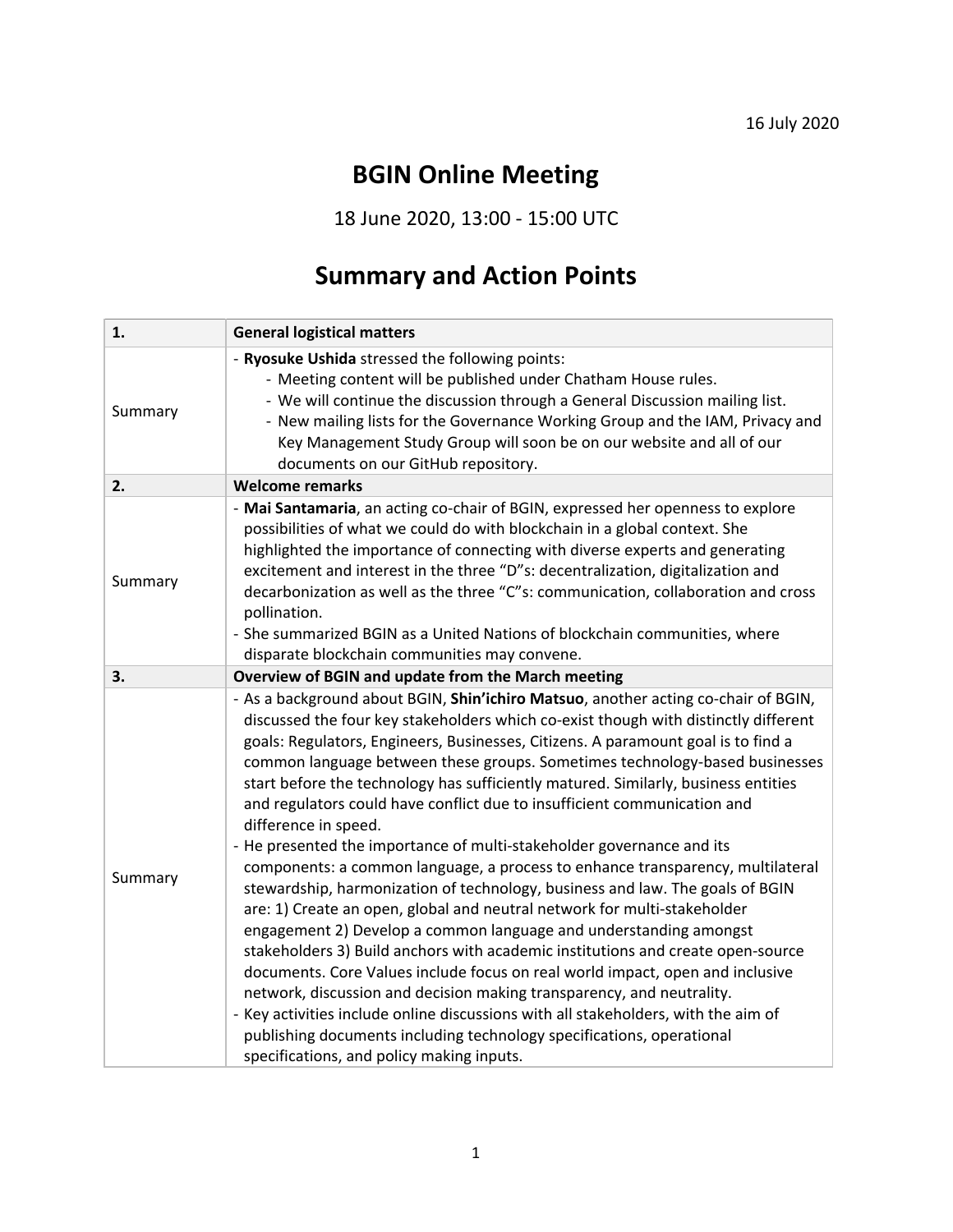| - To explore the possibilities to outreach global blockchain fora and discuss potential<br><b>Action Points</b><br>partnerships<br><b>Governance WG</b><br>4.<br>- As an acting WG co-chair, Aaron Wright presented the BGIN Governance WG key<br>document to date - an initial Terms of Reference (TOR) and its scope focusing on<br>prioritising key activities. He emphasized that the WG will not have an operational<br>role and its focus is on the governance of BGIN itself; that it is not a WG on<br>blockchain governance in general.<br>- Shigeya Suzuki, another WG co-chair, stated that two goals of TOR are: 1) establish<br>an operational mechanism 2) define a long term Charter. In the short term, what is<br>needed is to develop day to day management, recruit and enable volunteers.<br>Summary<br>These activities are outside of the Governance WG remit. He also explained that<br>they are evaluating communication tools.<br>- Member E proposed forming a group to discuss and plan out BGIN's<br>administration and day to day activities.<br>- Member F recommended to use Discourse, for polling functions etc.<br>- Member G emphasized the importance of creating a taxonomy for Governance<br>WG.<br>- To call for volunteers on the General Discussion mailing list for support with the<br>administrative tasks and day to day operations<br>- To call for contributions to the WG and start drafting initial set of documents<br><b>Action Points</b><br>including by-laws through the discussion on Governance WG mailing list<br>- To evaluate and decide communication tools for the discussions |    | - Member A queried about the roadmap for changing policy. Shin'ichiro discussed<br>how BGIN is modeled after Internet governance - BGIN is an open forum which will<br>result in documents being created by all stakeholders including policy makers,<br>which may be shared with each individual's own country or organization. Mai<br>continued by explaining that while BGIN does not have a concrete roadmap as of<br>now, BGIN could provide a forum for linking organizations, countries and<br>individuals to other fora where these roadmaps are developing, including the OECD<br>Blockchain Policy Forum and INATBA (European Commission).<br>- Member B shared his experience in Silicon Valley at a Bitcoin meetup where<br>bitcoin enthusiasts accused him, as a regulator, of being 'the enemy.' He explained<br>how it is critical for disparate communities to engage to resolve conflicting values<br>and motivations.<br>- Member C recommended to discuss the technical specifications in relation to<br>ISO/TC 307 and include inputs into the standardization group.<br>- Member D expressed concern about being coherent with regulators and policy<br>makers, that they may become confused if too many organizations, groups etc<br>approach and attempt to engage with them; that they may become overwhelmed<br>and unable to recognize the most reliable parties with which to engage.<br>- Regarding a question about regulator challenges, Shin'ichiro answered that one of<br>biggest challenges for regulators is consumer protection and financial crime<br>prevention. He added that this is an important topic for future discussions. |
|---------------------------------------------------------------------------------------------------------------------------------------------------------------------------------------------------------------------------------------------------------------------------------------------------------------------------------------------------------------------------------------------------------------------------------------------------------------------------------------------------------------------------------------------------------------------------------------------------------------------------------------------------------------------------------------------------------------------------------------------------------------------------------------------------------------------------------------------------------------------------------------------------------------------------------------------------------------------------------------------------------------------------------------------------------------------------------------------------------------------------------------------------------------------------------------------------------------------------------------------------------------------------------------------------------------------------------------------------------------------------------------------------------------------------------------------------------------------------------------------------------------------------------------------------------------------------------------------------------------------------------------------|----|--------------------------------------------------------------------------------------------------------------------------------------------------------------------------------------------------------------------------------------------------------------------------------------------------------------------------------------------------------------------------------------------------------------------------------------------------------------------------------------------------------------------------------------------------------------------------------------------------------------------------------------------------------------------------------------------------------------------------------------------------------------------------------------------------------------------------------------------------------------------------------------------------------------------------------------------------------------------------------------------------------------------------------------------------------------------------------------------------------------------------------------------------------------------------------------------------------------------------------------------------------------------------------------------------------------------------------------------------------------------------------------------------------------------------------------------------------------------------------------------------------------------------------------------------------------------------------------------------------------------------------------------------------------------------|
|                                                                                                                                                                                                                                                                                                                                                                                                                                                                                                                                                                                                                                                                                                                                                                                                                                                                                                                                                                                                                                                                                                                                                                                                                                                                                                                                                                                                                                                                                                                                                                                                                                             |    |                                                                                                                                                                                                                                                                                                                                                                                                                                                                                                                                                                                                                                                                                                                                                                                                                                                                                                                                                                                                                                                                                                                                                                                                                                                                                                                                                                                                                                                                                                                                                                                                                                                                          |
|                                                                                                                                                                                                                                                                                                                                                                                                                                                                                                                                                                                                                                                                                                                                                                                                                                                                                                                                                                                                                                                                                                                                                                                                                                                                                                                                                                                                                                                                                                                                                                                                                                             |    |                                                                                                                                                                                                                                                                                                                                                                                                                                                                                                                                                                                                                                                                                                                                                                                                                                                                                                                                                                                                                                                                                                                                                                                                                                                                                                                                                                                                                                                                                                                                                                                                                                                                          |
|                                                                                                                                                                                                                                                                                                                                                                                                                                                                                                                                                                                                                                                                                                                                                                                                                                                                                                                                                                                                                                                                                                                                                                                                                                                                                                                                                                                                                                                                                                                                                                                                                                             |    |                                                                                                                                                                                                                                                                                                                                                                                                                                                                                                                                                                                                                                                                                                                                                                                                                                                                                                                                                                                                                                                                                                                                                                                                                                                                                                                                                                                                                                                                                                                                                                                                                                                                          |
|                                                                                                                                                                                                                                                                                                                                                                                                                                                                                                                                                                                                                                                                                                                                                                                                                                                                                                                                                                                                                                                                                                                                                                                                                                                                                                                                                                                                                                                                                                                                                                                                                                             |    |                                                                                                                                                                                                                                                                                                                                                                                                                                                                                                                                                                                                                                                                                                                                                                                                                                                                                                                                                                                                                                                                                                                                                                                                                                                                                                                                                                                                                                                                                                                                                                                                                                                                          |
|                                                                                                                                                                                                                                                                                                                                                                                                                                                                                                                                                                                                                                                                                                                                                                                                                                                                                                                                                                                                                                                                                                                                                                                                                                                                                                                                                                                                                                                                                                                                                                                                                                             |    |                                                                                                                                                                                                                                                                                                                                                                                                                                                                                                                                                                                                                                                                                                                                                                                                                                                                                                                                                                                                                                                                                                                                                                                                                                                                                                                                                                                                                                                                                                                                                                                                                                                                          |
|                                                                                                                                                                                                                                                                                                                                                                                                                                                                                                                                                                                                                                                                                                                                                                                                                                                                                                                                                                                                                                                                                                                                                                                                                                                                                                                                                                                                                                                                                                                                                                                                                                             | 5. | IAM, Privacy and Key Management Study Group (SGIP)                                                                                                                                                                                                                                                                                                                                                                                                                                                                                                                                                                                                                                                                                                                                                                                                                                                                                                                                                                                                                                                                                                                                                                                                                                                                                                                                                                                                                                                                                                                                                                                                                       |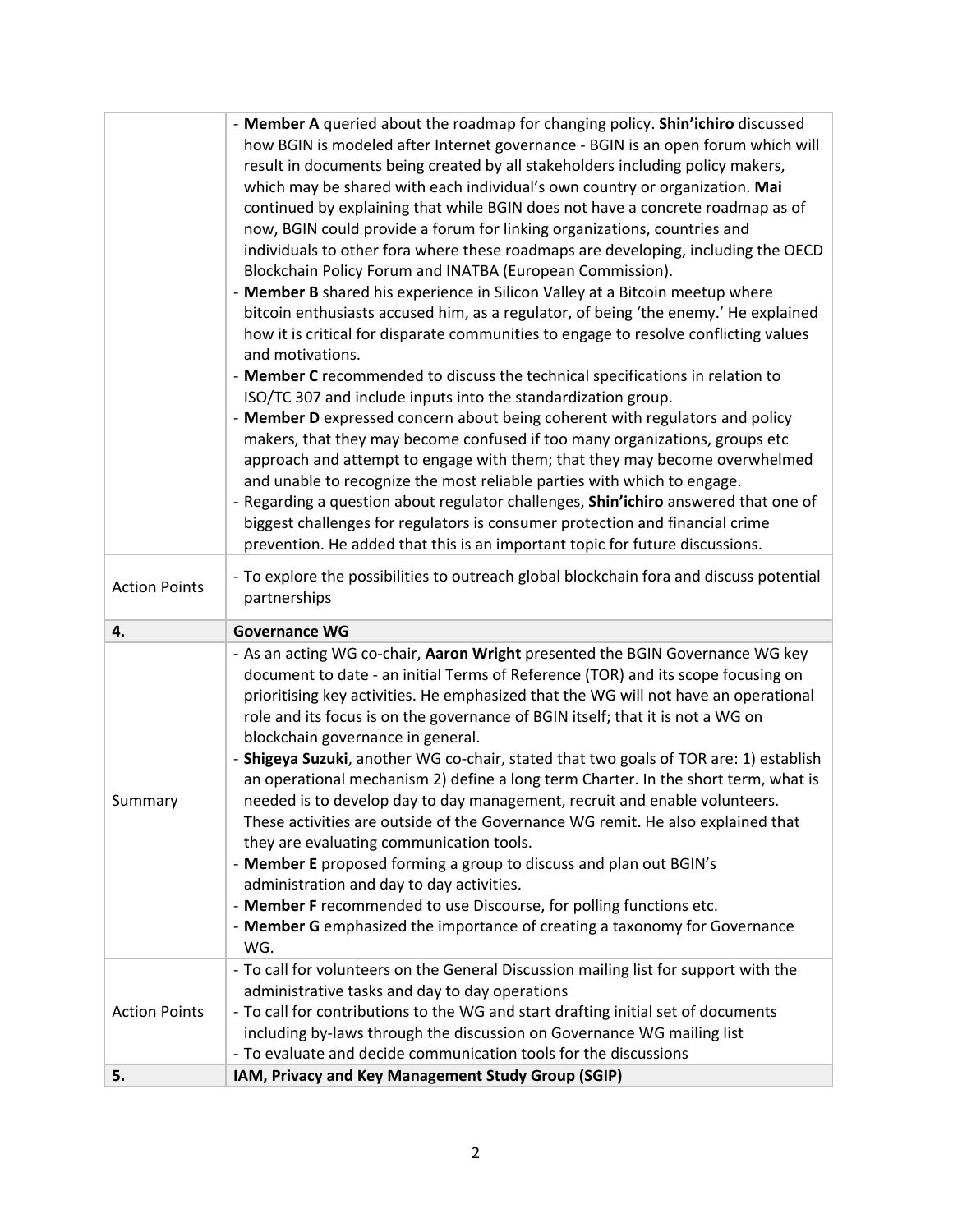| Summary              | - As an acting SG co-chair, Nat Sakimura presented an overview of the SG and<br>explained SGIP objectives: to assess viability of a Working Group, and to create a<br>draft charter for the WG. The goals of the WG written in the proposed charter<br>include to explore possible approaches to digital identity and access management<br>using blockchain/DLT, and to five considerations on reconciling conflicting needs<br>between privacy preserving and traceability for regulatory enforcement. He also<br>elaborated on the scope and proposed deliverables[* Details are on the draft<br>Charter on the SGIP GitHub repository at<br>https://github.com/bgin-global/sgip/blob/master/draft_charter.md] He also<br>defined the WG requirements that include understanding stakeholder pain points<br>and agreement on communication tools. He detailed that they are just proposals<br>and what matters is to fine tune the proposed charter and come to a reasonable<br>state when the WG is established.<br>- Member H introduced JFSA's work in this area around privacy and traceability<br>(https://www.fsa.go.jp/en/policy/bgin/ResearchPaper_MRI.pdf) He discussed that<br>striking a balance between privacy preservation and traceability are some of the<br>most difficult challenges for regulators, and finding a solution through<br>multi-stakeholder discussions at BGIN is important.<br>- Shin'ichiro added that any proposal on future work items are welcome, and that<br>we can utilize GitHub repository and mailing list to develop the SG activities.<br>- At the end of the session, Nat asked to endorse the creation of the SG, and no<br>objections were raised. |
|----------------------|------------------------------------------------------------------------------------------------------------------------------------------------------------------------------------------------------------------------------------------------------------------------------------------------------------------------------------------------------------------------------------------------------------------------------------------------------------------------------------------------------------------------------------------------------------------------------------------------------------------------------------------------------------------------------------------------------------------------------------------------------------------------------------------------------------------------------------------------------------------------------------------------------------------------------------------------------------------------------------------------------------------------------------------------------------------------------------------------------------------------------------------------------------------------------------------------------------------------------------------------------------------------------------------------------------------------------------------------------------------------------------------------------------------------------------------------------------------------------------------------------------------------------------------------------------------------------------------------------------------------------------------------------------------------------------------------------|
| <b>Action Points</b> | - To polish the draft Charter/ToR and agree on communication tools, document<br>format and other logistical matters<br>- To materialize some work items through the discussion at the SG mailing list and<br>GitHub repository                                                                                                                                                                                                                                                                                                                                                                                                                                                                                                                                                                                                                                                                                                                                                                                                                                                                                                                                                                                                                                                                                                                                                                                                                                                                                                                                                                                                                                                                       |
| 6.                   | <b>Community Development</b>                                                                                                                                                                                                                                                                                                                                                                                                                                                                                                                                                                                                                                                                                                                                                                                                                                                                                                                                                                                                                                                                                                                                                                                                                                                                                                                                                                                                                                                                                                                                                                                                                                                                         |
| Summary              | - Mai shared her thoughts on how BGIN should develop its community base. She<br>articulated the importance of tapping personal connections and bringing together<br>people and organizations who have similar interests, passions and different<br>perspectives in order for the multi-stakeholder network to flourish.<br>- Shin'ichiro expressed his idea to hold a series of webinars with a variety of<br>stakeholders including software developers. He also proposed that developers give<br>lectures to government people on how to utilize GitHub repository to effectively<br>create outputs in an open-source style.<br>- Member I proposed to have a discussion with the members of regulatory<br>innovation project at Cambridge University, which consists of more than 100<br>financial regulators and policy makers from more than 50 countries.                                                                                                                                                                                                                                                                                                                                                                                                                                                                                                                                                                                                                                                                                                                                                                                                                                      |
| <b>Action Points</b> | - To proceed with the plan to hold webinars this Summer in collaboration with<br>relevant stakeholders including Bitcoin/Ethereum developers.                                                                                                                                                                                                                                                                                                                                                                                                                                                                                                                                                                                                                                                                                                                                                                                                                                                                                                                                                                                                                                                                                                                                                                                                                                                                                                                                                                                                                                                                                                                                                        |
| 7.                   | <b>Future Plan</b>                                                                                                                                                                                                                                                                                                                                                                                                                                                                                                                                                                                                                                                                                                                                                                                                                                                                                                                                                                                                                                                                                                                                                                                                                                                                                                                                                                                                                                                                                                                                                                                                                                                                                   |
| Summary              | - Shin'ichiro shared his idea on BGIN's short-term roadmap and proposed to form an<br>organizing committee for the #1 meeting this Fall. He suggested that #1 meeting<br>should be held in partnership with other initiatives or events, and it would be an<br>online meeting given the COVID-19 pandemic.                                                                                                                                                                                                                                                                                                                                                                                                                                                                                                                                                                                                                                                                                                                                                                                                                                                                                                                                                                                                                                                                                                                                                                                                                                                                                                                                                                                           |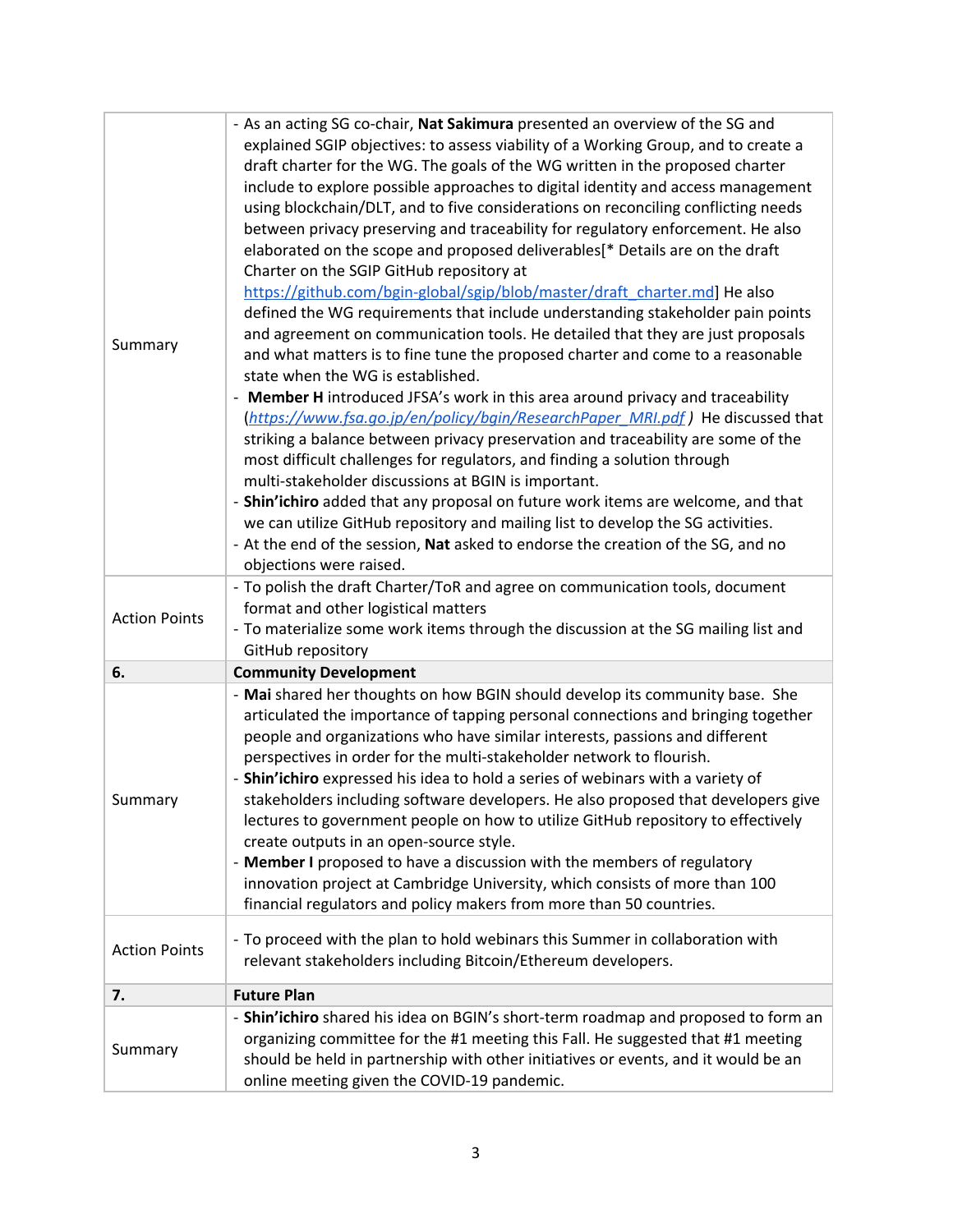|                      | - Mai proposed to work closely with this year's G20 presidency (i.e. Saudi Arabia) to<br>keep the momentum at the G20 level as Japan lead the multi-stakeholder<br>discussion last year. Yuta Takanashi, in charge of International policy making at<br>JFSA, commented that they might not have enough capability because their<br>priority is tackling challenges caused by COVID-19. Jumpei Miwa told that JFSA<br>would keep contributing to the multi-stakeholder discussions by holding the<br>international conference called "Blockchain Global Governance Conference<br>$(BG2C)''$ . |
|----------------------|-----------------------------------------------------------------------------------------------------------------------------------------------------------------------------------------------------------------------------------------------------------------------------------------------------------------------------------------------------------------------------------------------------------------------------------------------------------------------------------------------------------------------------------------------------------------------------------------------|
| <b>Action Points</b> | - To call for participants of the organizing committee and local hosts of #1 meeting<br>on general discussion mailing list                                                                                                                                                                                                                                                                                                                                                                                                                                                                    |
| 8.                   | Any other business                                                                                                                                                                                                                                                                                                                                                                                                                                                                                                                                                                            |
| Summary              | - Ryosuke explained how to register for the existing mailing lists (Announcement<br>and General Discussion) on BGIN's official website. Shin'ichiro asked to follow<br>official Twitter account to get latest information. (twitter.com/bgin global).                                                                                                                                                                                                                                                                                                                                         |
| <b>Action Points</b> | - To announce the information about the WG and SG mailing lists once ready.                                                                                                                                                                                                                                                                                                                                                                                                                                                                                                                   |
|                      |                                                                                                                                                                                                                                                                                                                                                                                                                                                                                                                                                                                               |
| 9.                   | <b>Closing remarks</b>                                                                                                                                                                                                                                                                                                                                                                                                                                                                                                                                                                        |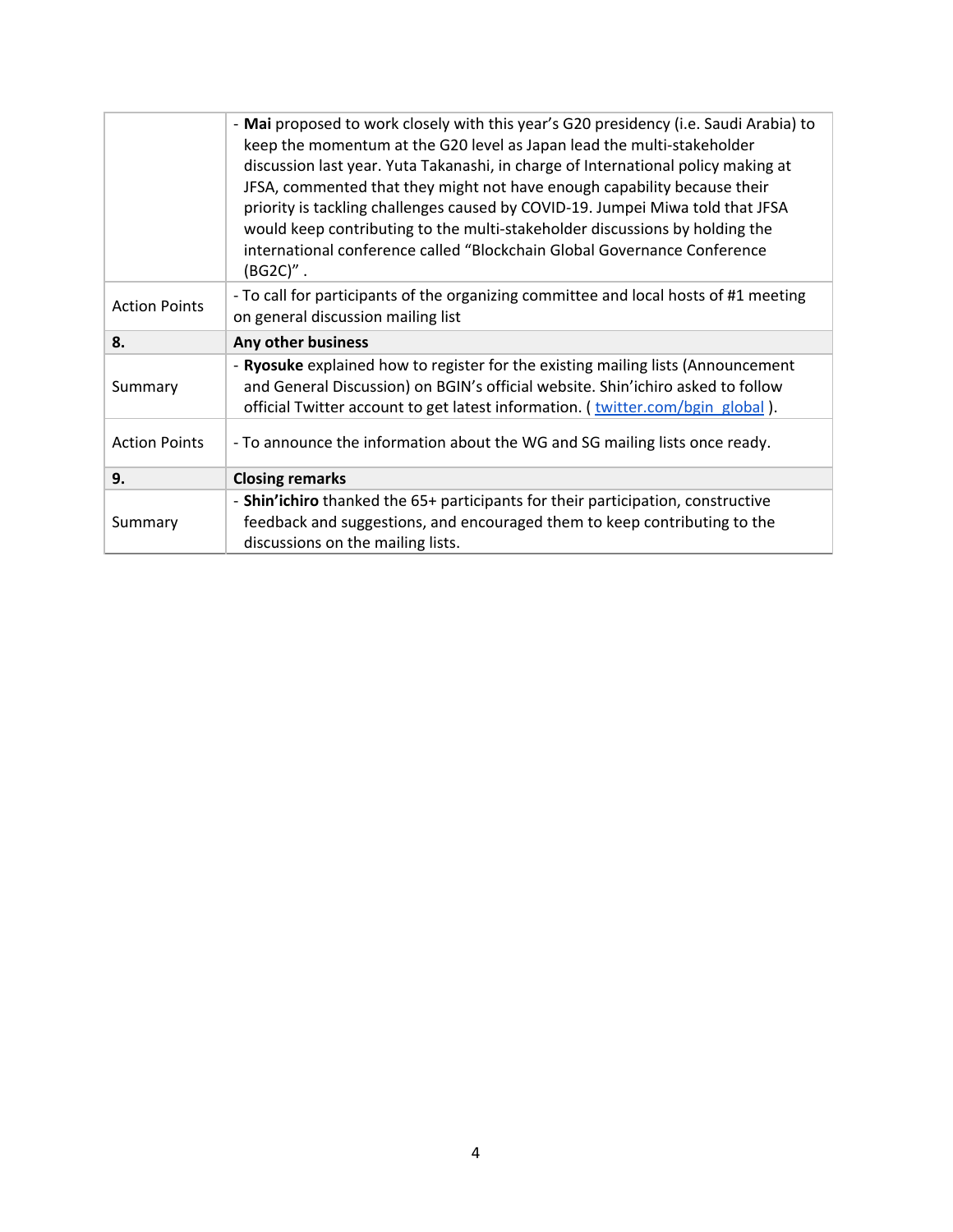## **Annex: List of Participants**

Aaron Wright (Cardozo Law School) Ad Krofy (AboutGovernance) Adrian McCullagh (ODMOB Lawyers) Arisa Matsuzawa (Financial Services Agency Japan) Bob Wardrop (University of Cambridge) Byron Gibson (Stanford Center for Blockchain Research) Daisuke Aoki (Financial Services Agency, Japan) David Siegel Emi Yoshikawa (Ripple) Eric Alexandre Fabrice POTEC (Wethio / Zynecoin) Fumiaki Inatomi (Digital Asset Markets, Inc) Glenn Austin (Dash Core Group) Hiromi Yamaoka (Future Corporation) Hui Li (Huobi Blockchain Research) Jacob Ninan (Kottackal Business Solutions Private Ltd.) Joaquin Garcia-Alfaro (Institut Mines-Telecom) Julien Bringer (Kallistech) Jumpei Miwa (Financial Services Agency Japan) Junya Tempaku (Financial Services Agency, Japan) Kanta Matsuura (The University of Tokyo) Katharina Pistor (Columbia Law School) Kathleen Chu (Maker Foundation) Kazue Sako (Waseda University) Kengo Suzuki (LayerX, Inc.) Kevin Werbach (Wharton School, University of Pennsylvania)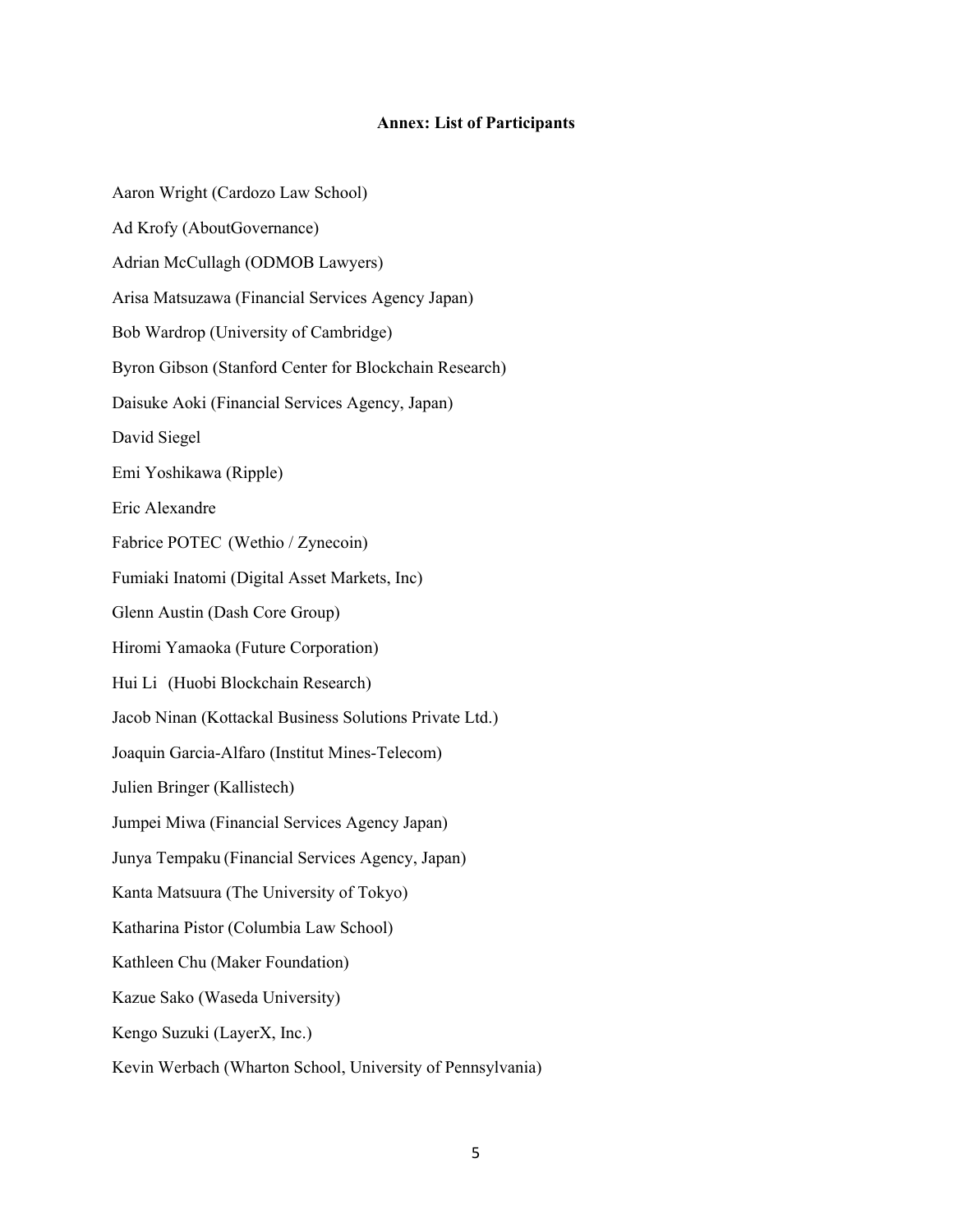Kristina Yasuda (Microsoft Corp.)

Kyota Hashimoto (Financial Services Agency Japan)

Mai Santamaria (Ireland Department of Finance)

Maiko Meguro (DG CNECT, the European Commission)

Manoj Kumar Singh (Reserve Bank of India)

Masanori Kusunoki (Japan Digital Design Inc.)

Monique Bachner (INATBA Governance WG / LëtzBlock / Bachner Legal)

Nat Sakimura (NAT Consulting LLC)

Nii Quaynor (Ghana Dot Com)

Nina Siedler (DWF, INATBA, IPDB)

Noriatsu Kudo (Keio Unviersity)

Pēteris Zilgalvis (European Commission)

Petko Karamotchev (INDUSTRIA.tech)

Rino Giammarinaro (ROSWELL MOTION PICTURES)

Robert Schwentker (DLT Education)

Shigeya Suzuki (Keio University)

Shin'ichiro Matsuo (Georgetown University)

SmokeyBandit

Steve Nam (Stanford Journal of Blockchain Law & Policy)

Hitoshi Takanashi (Global Open Network Japan)

Takashi Mitsuta(Coincheck, Inc.)

Takayuki Himeno (Mitsubishi Research Institute,Inc.)

Takeshi Chino (Kraken)

Takumi Fujimoto (Mizuho)

Taro Watanabe (DG Lab)

Thomas Cox (StrongBlock)

Tomohiro Ishikawa (Global Open Network Japan)

Toshiaki Yuasa (Information Services International-DENTSU,LTD)